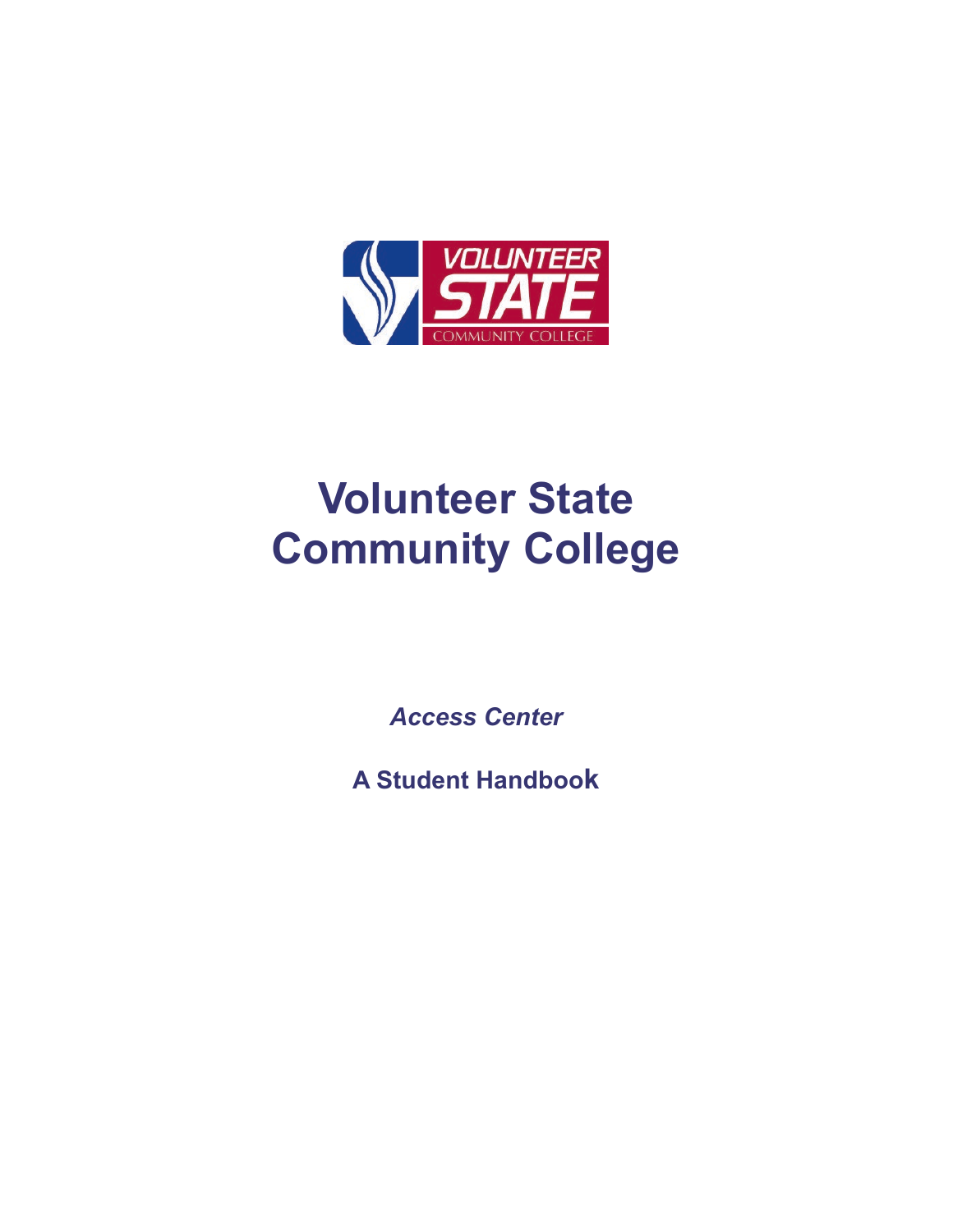# Table of Contents

| TOTAL AND PERMANENT DISABILITY (TPD) FEE WAIVER  14                        |  |
|----------------------------------------------------------------------------|--|
| The Division of Rehabilitation Services (Vocational Rehabilitation/VRS) 14 |  |
|                                                                            |  |
|                                                                            |  |
|                                                                            |  |
|                                                                            |  |
|                                                                            |  |
|                                                                            |  |
|                                                                            |  |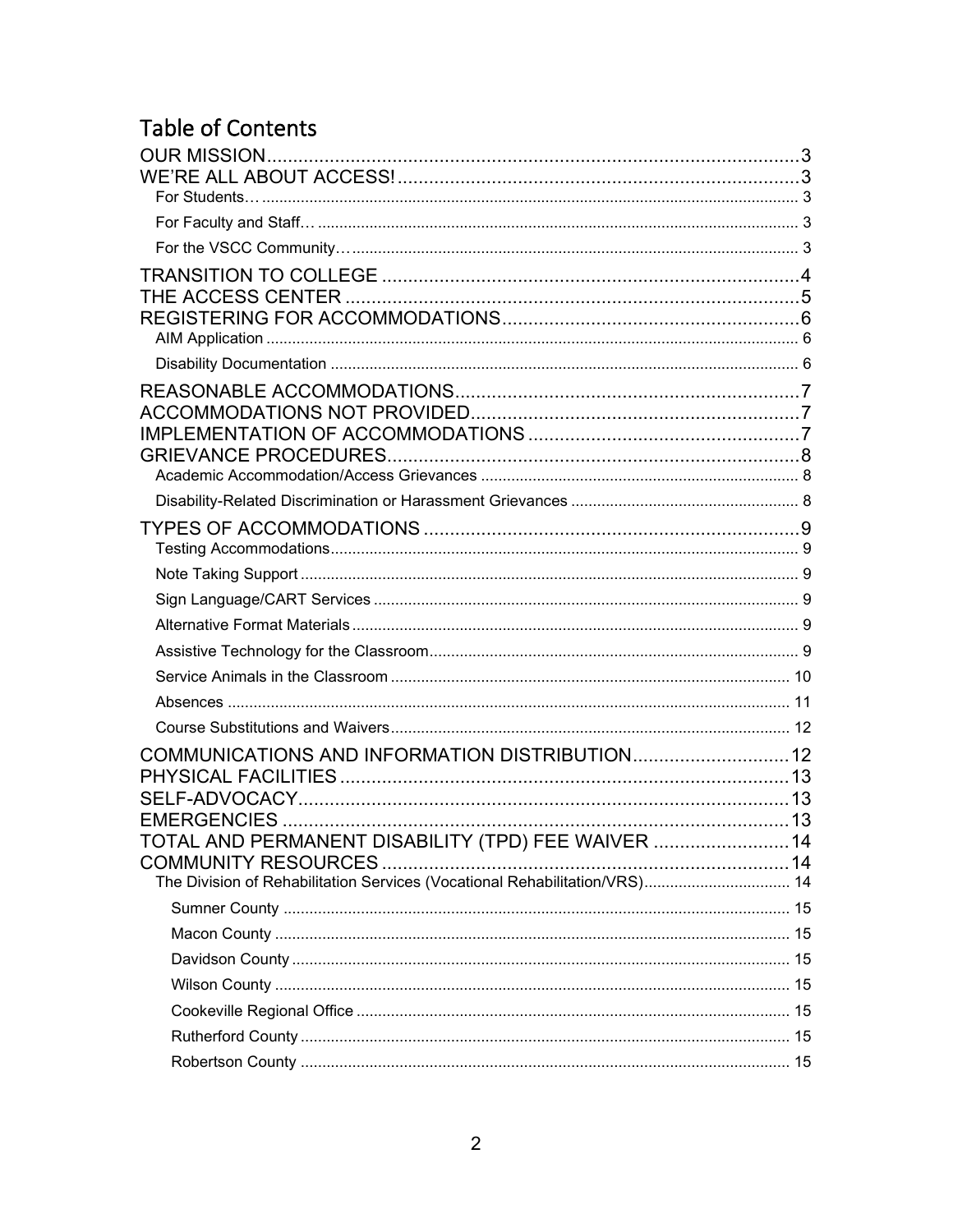# <span id="page-2-0"></span>**OUR MISSION**

The Access Center (AC) at Volunteer State Community College (VSCC) helps students with disabilities participate more fully in educational programming, benefit from an accessible environment and achieve greater academic success by facilitating educational, programmatic and environmental access.

The promotion of student independence and self-advocacy is instrumental to our mission and remains a major tenet of our philosophy for working with all students.

# <span id="page-2-1"></span>**WE'RE ALL ABOUT ACCESS!**

### <span id="page-2-2"></span>**For Students…**

…We provide a variety of resources and advocacy services to assist students in obtaining full access and greater success as they work toward earning a college degree.

### <span id="page-2-3"></span>**For Faculty and Staff…**

…We provide training, guidance and support to faculty for creating a more accessible learning environment for all students.

### <span id="page-2-4"></span>**For the VSCC Community…**

…We provide consultant services, educate the campus community, interpret disability law, and recommend campus improvements that lead to greater physical access.

We recognize disability as one aspect of diversity and believe all students have the right to full access, as well as the opportunity to enjoy a successful and inclusive college experience. As such, we seek to provide all programming and activities from a social justice perspective using a core philosophy of equal access and nondiscrimination for all.

Students are encouraged to become actively involved in academic and social organizations, sports and wellness programs, student government activities, and other extracurricular activities which enhance both personal and professional development.

**Volunteer State Community College, a [Tennessee Board of Regents](http://www.tbr.edu/) institution, is an AA/EEO employer and does not discriminate on the basis of race, color, national origin, sex, disability, age, religion, sexual orientation, or veteran status in its programs and activities. The following person has been designated to handle inquiries regarding the nondiscrimination policies: Director of Human Resources, Affirmative Action Officer, Title IX Coordinator, 1480 Nashville Pike, Gallatin, TN 37066, 615.230.3592**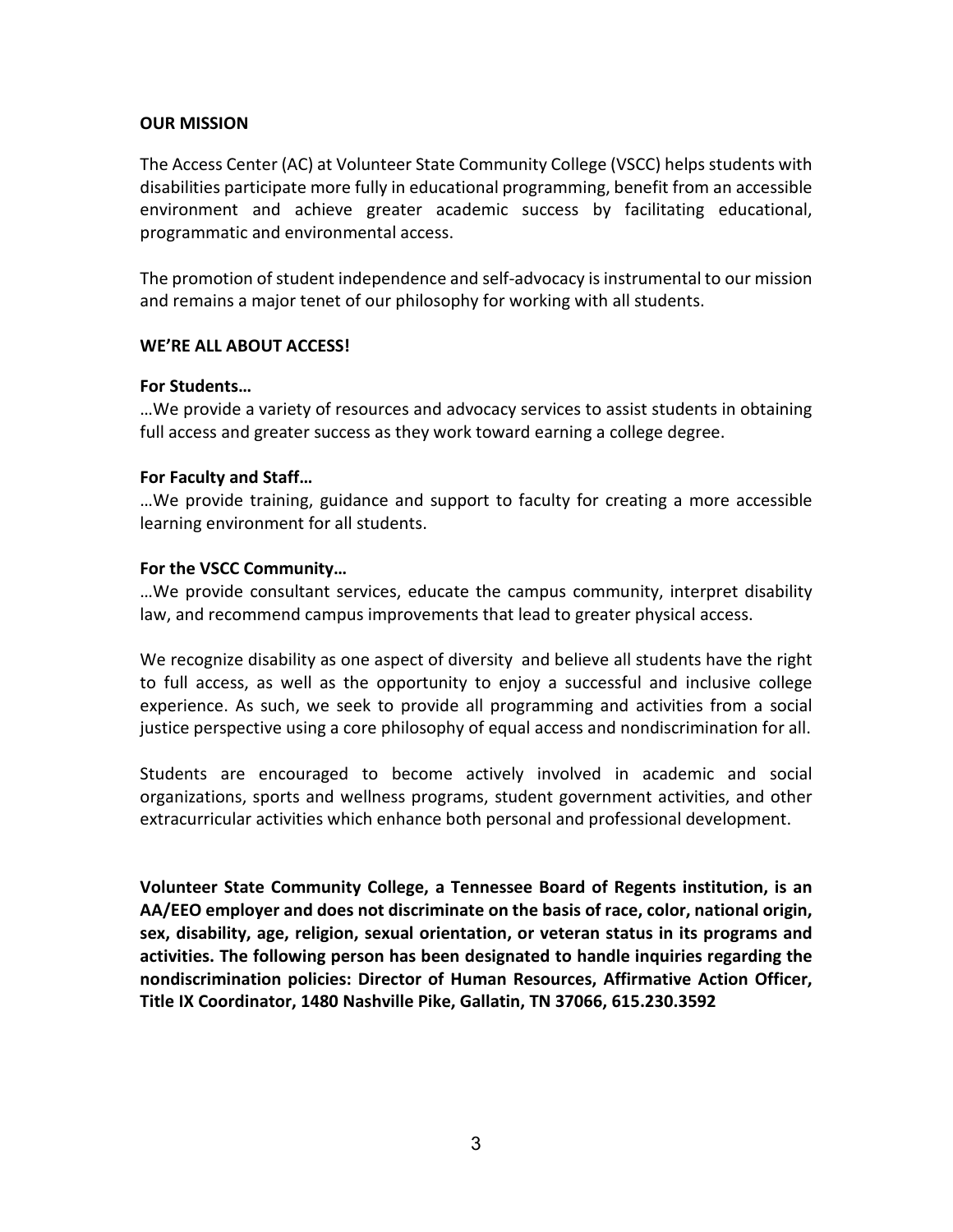# <span id="page-3-0"></span>**TRANSITION TO COLLEGE**

The Access Center (AC) at Volunteer State Community College (VSCC) offers resources to all students with disabilities, whether you've recently graduated from high school or you've been out of high school for several years. However, if you're a recent high school graduate you may be confused by the changes with which you're faced and unsure what to expect as you prepare for college. Realistically, the transition from high school to college requires a period of adjustment for all students since the academic demands are different in the two environments. However, the transition for students with disabilities requires special preparation in order to progress smoothly. During the high school years, much of the responsibility for accommodating your disability fell to school personnel and your parents served as your primary advocates. Even though you were required to participate in case conferences and the implementation of your Individual Education Plan (IEP) you may have felt more on the "sidelines." In college, your parents no longer serve as your primary advocates and you're asked to assume this role. It's important you understand that in college you'll be expected to:

- 1. Seek out needed services.
- 2. Provide adequate documentation of your disability.
- 3. Self-identify your accommodation needs.
- 4. Follow-through with your responsibilities in the accommodation process.

Some of the confusion surrounding the transition from high school to college for students with disabilities can be traced to the fact that colleges and high schools are governed by different laws. The Individuals with Disabilities Education Act (IDEA) no longer applies as you transition to college and an IEP, mandated by IDEA, will no longer be used once you become a college student. Even Section 504 of the Rehabilitation Act of 1973 (Section 504) has different provisions for colleges than are in place for K-12 schools.

By law, K-12 schools:

- 1. Provide assessments to identify students with disabilities.
- 2. Guarantee all students receive a Fair and Appropriate Public Education (FAPE).
- 3. Develop Individual Education Plans (IEP's) for providing accommodations to students with disabilities.
- 4. May modify or waive course content as deemed necessary to guarantee student success.
- 5. May provide any accommodation available to guarantee student success, including for personal use or study.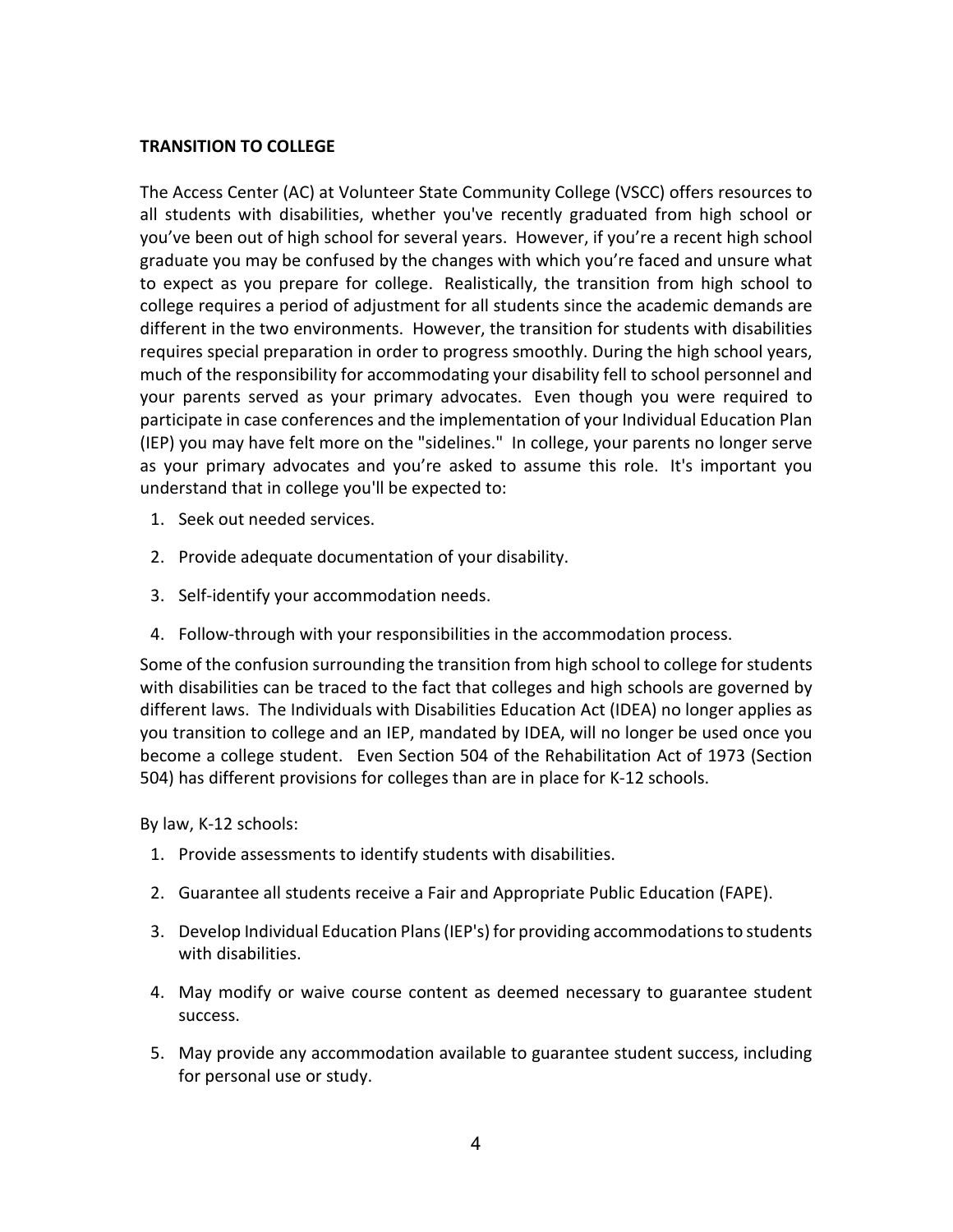By law, colleges:

- 1. May require students with disabilities to provide adequate "evidence of need" for specific accommodations.
- 2. Guarantee all eligible students have the opportunity to attend college, if they are accepted and have the means.
- 3. Provide only reasonable, appropriate accommodations needed to guarantee access to activities, programs and services.
- 4. Are not required to fundamentally alter the essential academic requirements of a course or field of study.
- 5. Are not required to provide accommodations for personal use or study, such as tutors or personal aids.

# <span id="page-4-0"></span>**THE ACCESS CENTER**

Staff in the AC is committed to creating a "safe place" where students with disabilities feel respected and valued, and where they find meaningful support from caring professionals who encourage them to be independent and successful, as well as vital, contributing members of our community.

Under the law, faculty are responsible for ensuring students with disabilities receive reasonable and appropriate accommodations in their classes; however, as a student with a disability you are responsible for initiating and maintaining communication with each of your instructors and for following through with your assigned responsibilities in the process. The AC's role is to assist VSCC in determining your eligibility for the specific college-level accommodations you are requesting, to advocate on your behalf with your instructors, to assist you and your instructors in setting up reasonable academic accommodations, and to locate the resources you need to be more successful in the college environment. The College never charges any additional costs to a qualified student for the provision of reasonable and appropriate accommodations for a disability.

The services offered through the AC are designed to assist all students with disabilities in navigating the accommodation process and learning self-advocacy skills for the college environment. If you will be seeking accommodations in your VSCC classes, you are asked to register with the AC, ideally as soon as you're accepted to the College.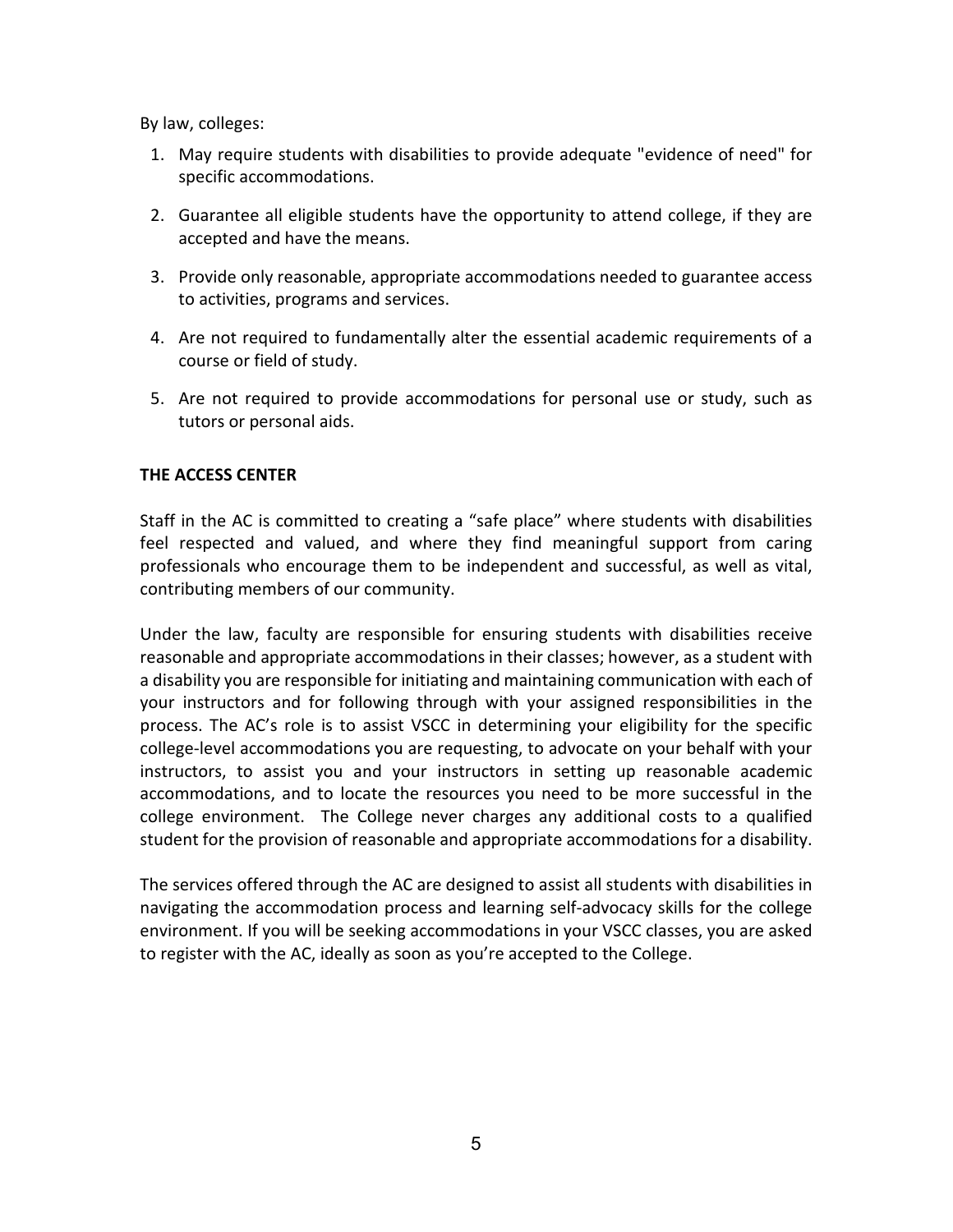# <span id="page-5-0"></span>**REGISTERING FOR ACCOMMODATIONS**

# <span id="page-5-1"></span>**AIM Application**

At the Vol State AC, we use an online registration and accommodation management system called AIM, which allows you to independently request and manage the accommodation process anytime, anywhere. To register:

- 1. Go to the Access Center website at [www.volstate.edu/access](http://www.volstate.edu/access) . Click on the large button "Apply Online."
- 2. Fill out the AIM Application Form.
- 3. Scan and upload your documentation into AIM.
- 4. After you receive an email confirmation of your completed registration, you will be able to login to AIM by clicking the large button "Login" and using your Vol State username and password.

If you do not have your documentation readily available when you fill out your AIM application form, you may:

- 1. Scan and email it later to **[access.center@volstate.edu.](mailto:access.center@volstate.edu)**
- 2. Deliver it to the AC office on the Gallatin campus in the **Ramer Administration Building, Suite 143**. We will scan and return your original.
- 3. Scan and upload it at a later date using the **link provided in the email** you received when you competed your AIM application.

# <span id="page-5-2"></span>**Disability Documentation**

All disability documentation must be received in the AC before we're able to endorse your eligibility for specific academic accommodations. Please call and request our "Documentation Requirements" information sheet which describes the information we need in your documentation. By taking this information sheet to your licensed professional or specialist, he/she can better include the necessary information in either a *Diagnostic Narrative* (letter) or a *Diagnostic Test Report*. Once received in our office, your documentation will be evaluated to determine your eligibility for specific academic accommodations. Please note, we do not use high school education plans, such as a Section 504 or an individualized education plan (IEP), for determining college-level accommodations. However, you may choose to submit your most recent school plan, in addition to your professional documentation, in order to help us understand your history of accommodation use and better determine appropriate accommodations for your situation.

Your accommodations will be individually "prescribed" based on how your disability affects you in the academic environment; therefore, the documentation you submit must specify your symptoms and functional limitations, which in turn will help us reasonably determine appropriate accommodations for your classes. If your documentation does not provide the information we need to make accommodation decisions, you may be asked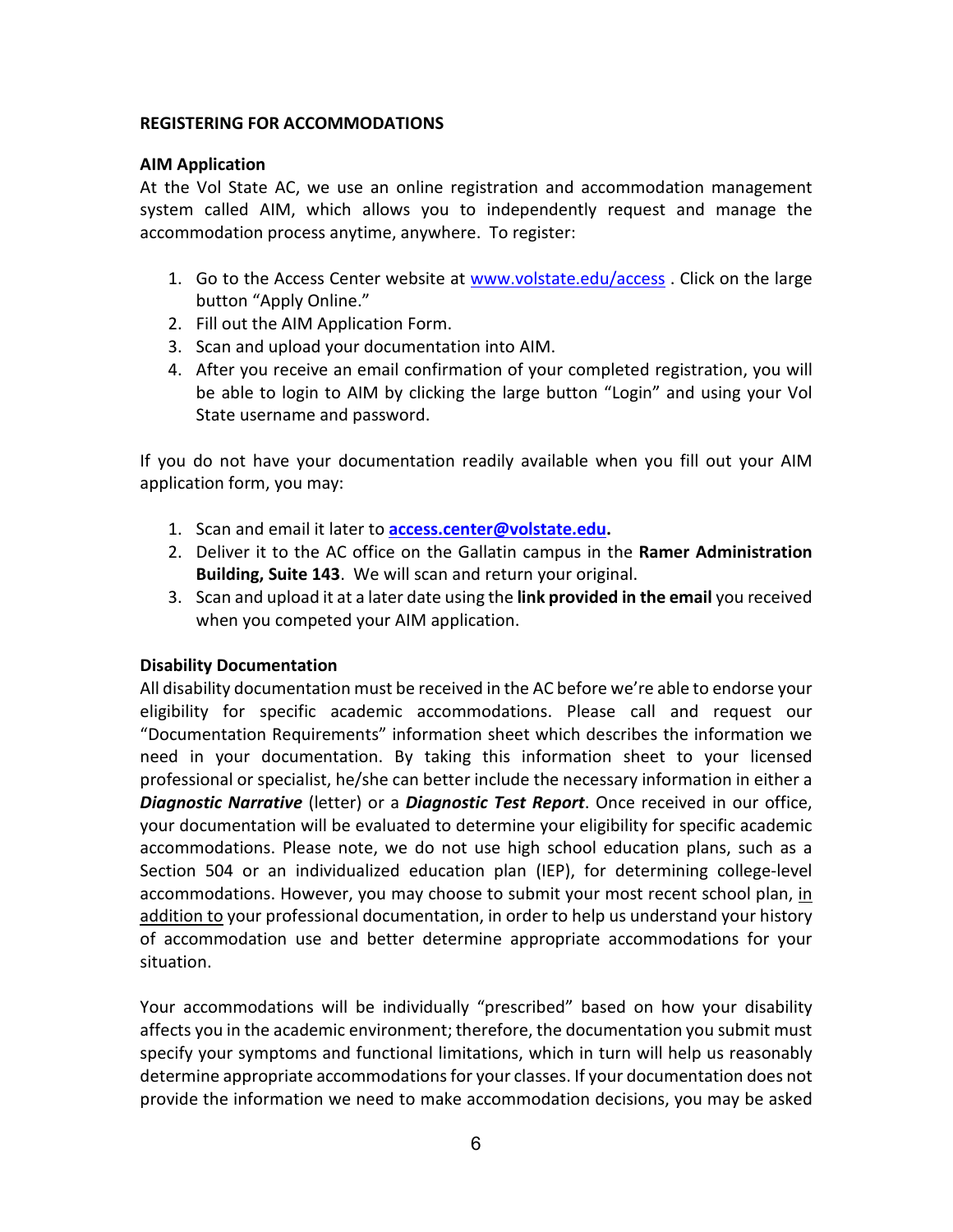to submit additional or updated documentation for review and consideration. Generally, we do not ask that diagnostic testing be completed within a specified time frame, unless your testing is not a complete or comprehensive testing. We're more concerned about the quality of the information your testing provides, than we are with the age of your testing. Please contact the AC for assistance in determining whether or not your documentation needs to be updated, or if we request additional information.

### <span id="page-6-0"></span>**REASONABLE ACCOMMODATIONS**

Reasonable accommodations are defined as modifications or adjustments to requirements for qualified individuals with known physical or mental limitations, which ensure that the requirements do not discriminate on the basis of disability. The reasonable accommodation should reduce or eliminate unnecessary barriers between the individual's abilities and the requirements for performance unless the requirement demonstrated is essential to the program of instruction being pursued by the students, or to any directly related licensing requirements.

### <span id="page-6-1"></span>**ACCOMMODATIONS NOT PROVIDED**

Accommodations are only considered appropriate if they do not compromise or fundamentally alter the essential, academic requirements of a course or field of study. The Department of Education has determined that accommodations need not be provided if they are for the purpose of "personal use or study." These types of accommodations include wheelchairs and other individualized services needed for independent living, mental health stability, rehabilitation, individual remediation instruction, and private tutoring. However, a student cannot be prevented from using any VSCC service that is available to all students. Finally, accommodations that create an undue financial or administrative burden for the College may not be provided, including those for which VSCC does not have enough advance notice or those that are impossible or infeasible to provide.

#### <span id="page-6-2"></span>**IMPLEMENTATION OF ACCOMMODATIONS**

Accommodations officially begin when you receive notice that you have completed the registration process in the Access Center, and you submit a request, through your AIM dashboard, for a Faculty Notification Letter to be emailed to your faculty. Please note that accommodations are not retroactive. Additionally, you are not be required to accept any accommodation, service, aid, or separate program designed for you, even when the benefit to do so may be obvious. You should only accept services and accommodations on a voluntary basis.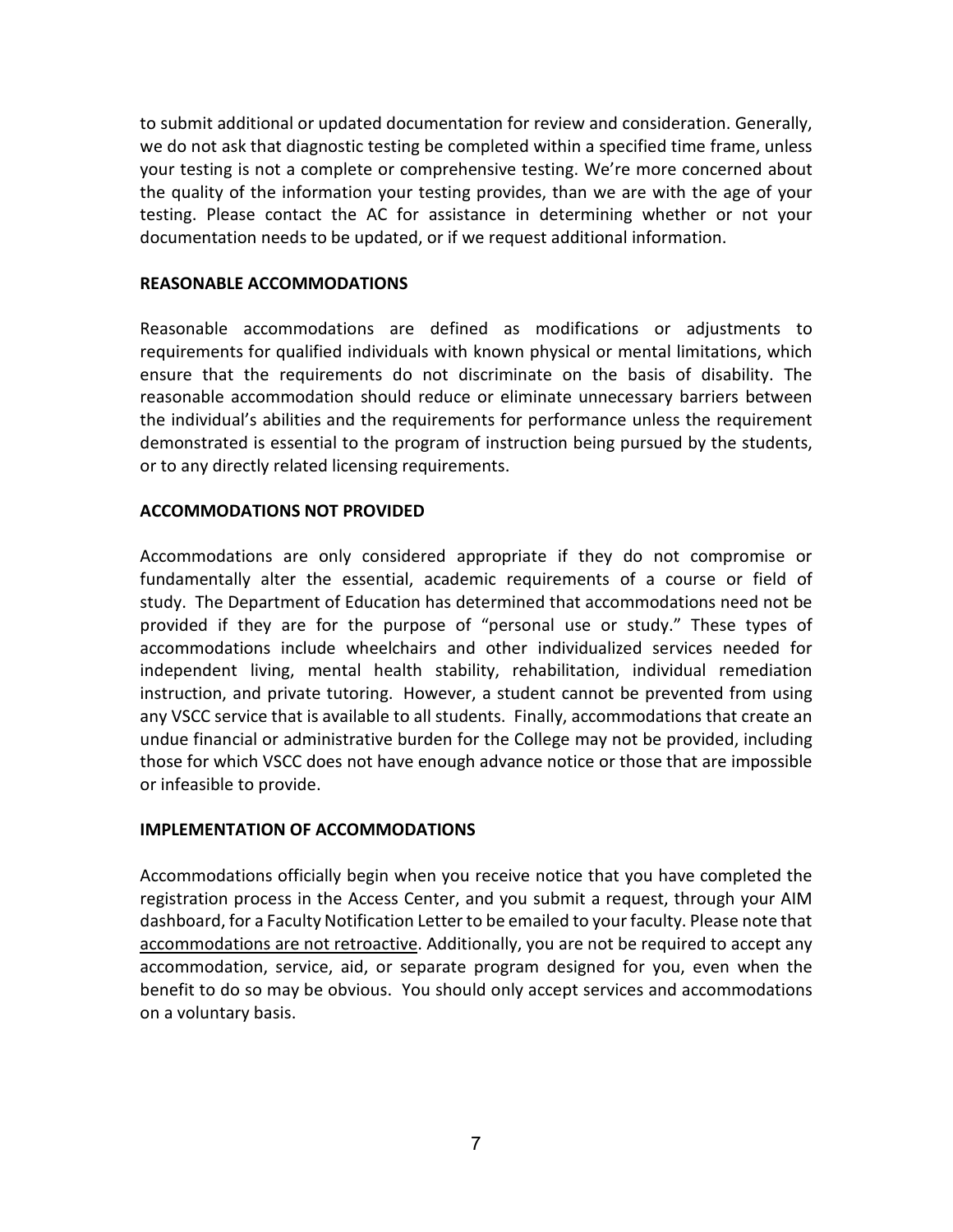# <span id="page-7-0"></span>**GRIEVANCE PROCEDURES**

### <span id="page-7-1"></span>**Academic Accommodation/Access Grievances**

If a student's approved classroom accommodations have not been provided by a faculty member, or if a student's disability prevents access to a course, course materials, program, building, service or event, the student should:

- 1. Contact the manager of the Access Center immediately for assistance in resolving the situation and in gaining appropriate access.
- 2. In cases where there is a disagreement concerning the provision of an approved accommodation, the AC manager will contact all parties involved to gather information, assess the nature of the situation and work toward resolution. A meeting to include the AC manager, student and instructor may be scheduled to establish and encourage a voluntary and informal resolution. If the complaint cannot be resolved voluntarily and informally, the student should complete a Disability Complaint form available in the AC, or provide other written notification to the AC manager of his/her intent to file a formal grievance.
- 3. The Disability Complaint form will be forwarded to the Assistant Vice President of Student Services for review and resolution. If not resolved, the line of succession for the grievance will be to the Vice President of Student Services, followed by submission to the President. Personal meetings may be requested by the student at any time with these individuals.
- 4. If the student has a grievance regarding actions by the AC manager, written notification should be submitted to the Assistant Vice President for Student Services, followed by the Vice President, and finally the President.
- 5. Please note: students with disabilities who have academic complaints not necessarily related to disability may still contact the AC manager, who will assist in clarifying the nature of the complaint. If the complaint is determined to be unrelated to disability, the student will be directed to the college's policies and procedures for filing academic complaints.

# <span id="page-7-2"></span>**Disability-Related Discrimination or Harassment Grievances**

If a student's grievance is not related to classroom, programmatic or physical access, but instead relates to discrimination or harassment based upon disability, the student should contact the Volunteer State Community College Title IX/EEO Coordinator or designee directly and immediately. More information on the procedures for filing discrimination and harassment grievances can be found in VSCC Policies VIII:04:00 and VIII:05:00. If requested, the AC manager will provide direction and assistance to the student in contacting the VSCC Title IX/EEO Coordinator.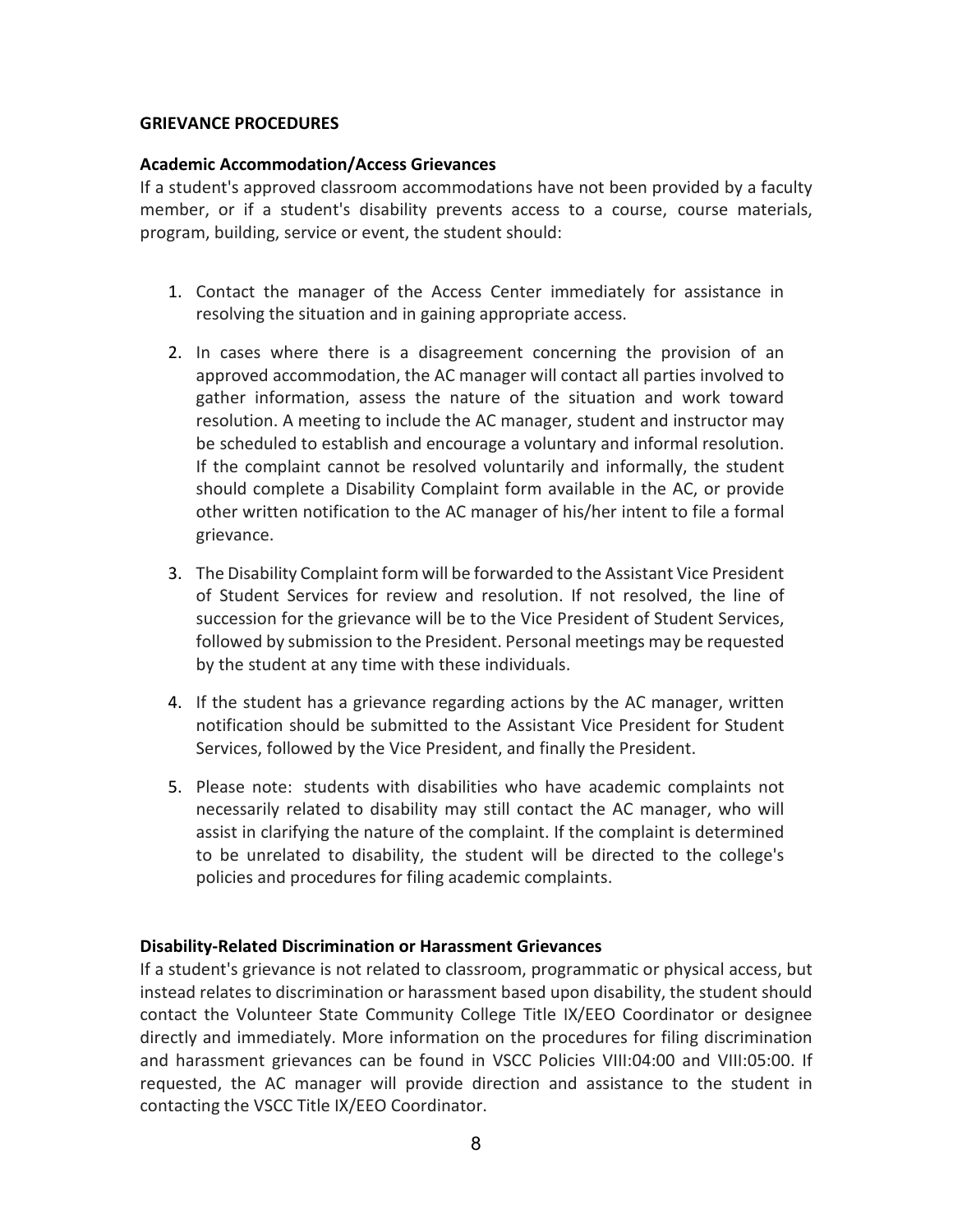Please always keep in mind, if a student is unable to resolve a grievance satisfactorily using either of the above procedures, a discrimination complaint can be filed with the federal Office of Civil Rights. Online complaints may be submitted using OCR's electronic complaint form at the following website:

**<http://www.ed.gov/about/offices/list/ocr/complaintintro.html>**

### <span id="page-8-0"></span>**TYPES OF ACCOMMODATIONS**

A student with a disability may qualify for a variety of accommodations, based on the individual evaluation conducted during the registration process in the AC. If you find accommodations to be ineffective or if your needs change, you should contact the AC for guidance and/or a re-evaluation for new or additional accommodations.

### <span id="page-8-1"></span>**Testing Accommodations**

The AC provides adjustments to various testing procedures when testing presents a barrier. These changes in testing may include extended test time, a separate test location, testing with minimized distractions, provision of a reader, scribe or technology for testing, allowance to use a computer or spell check for essays or a calculator for some math, large print tests, and breaks during testing. Please note that modifications generally only apply to testing procedures, not to the actual tests, themselves.

#### <span id="page-8-2"></span>**Note Taking Support**

Assistive technology, including adaptive equipment or software, is provided to students who qualify for assistance generating notes from classroom lectures. When technology is inappropriate or inadequate based on individual classroom or symptoms of a student's disability, other options will be explored.

# <span id="page-8-3"></span>**Sign Language/CART Services**

Students who use sign language services or CART (remote captioning) to facilitate communication in their classes should submit a request through their AIM dashboard at least 60 days before services are needed, since these services often take an extended period of time to arrange.

# <span id="page-8-4"></span>**Alternative Format Materials**

Students who require course work materials in an alternate format, such as electronic text (e-text) or braille, should set an appointment with the Accessible Technology Coordinator as soon as possible after registration in the AC has been completed. The student will be shown a variety of methods for obtaining alternative format textbooks, provided with individual licenses for software or memberships for services, as appropriate, and receive training on appropriate assistive technologies

#### <span id="page-8-5"></span>**Assistive Technology for the Classroom**

Assistive technology may enable a student with a disability to more fully participate in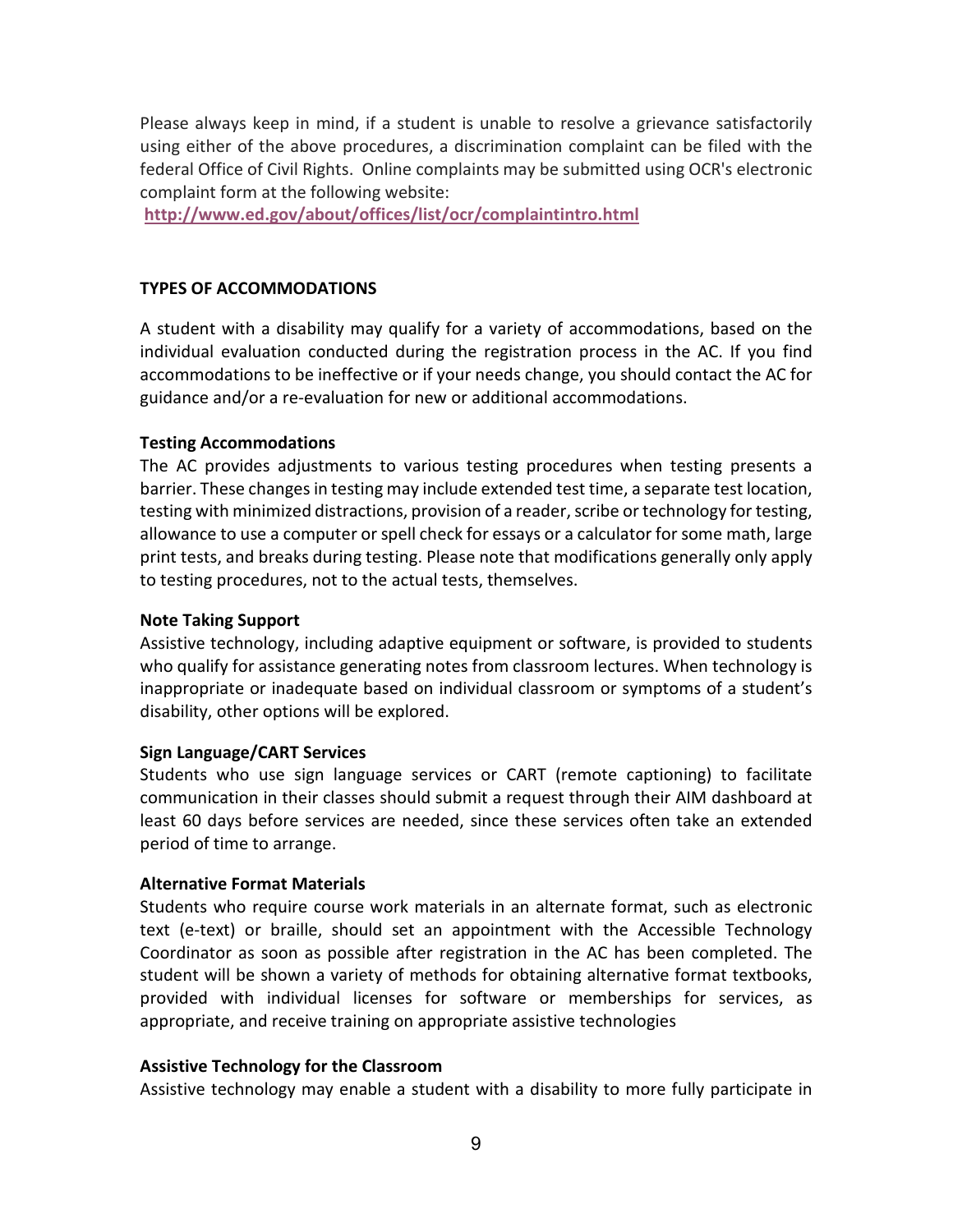and benefit from the educational process. When determined necessary and appropriate, DS staff will work with the student to identify specific types of assistive technology to address the student's individual needs. Available assistive technology may include but is not limited to: speech to text and text to speech software, smart pens, magnifiers, spellers, talking calculators, FM systems for hearing impaired, headphones, MP3 players, and tablets.

All requests for technology or software should be submitted to the Accessible Technology Coordinator in the AC.

# <span id="page-9-0"></span>**Service Animals in the Classroom**

Under the ADA, a service animal is defined as a dog (or miniature horse) that is specifically trained to work or perform tasks for the benefit of an individual with a physical, sensory, psychiatric/mental, or intellectual disability. The work or tasks performed by a service animal must be directly related to the individual's disability, such that animals that only provide crime deterrent effects, emotional support, well-being, comfort, or companionship do not fall under the ADA definition of a service animal. Pursuant to TBR policy # 1:03:02:55 regarding *Animals on Tennessee Board of Regents Campuses*, service animals are permitted in all areas of TBR campuses where its owner, the person being assisted by the service animal and/or the public are permitted to enter or occupy. Please contact the AC or the VSCC HR department if more information is needed.

There are certain requirements for the safe use of service animals on VSCC property. A service animal may be excluded from VSCC campuses, facilities or programs:

- 1. If the animal is out of control and the handler does not take effective action to control it.
- 2. If the animal is not housebroken.
- 3. When the presence of an animal fundamentally alters the nature of a program or activity, or presents a danger to the animal or other individuals. Examples may include, but are not limited to research labs, areas requiring protective clothing, and food preparation areas.

The following are also required of a person using a service animal on VSCC properties:

- 1. Vaccinations: the State of Tennessee requires all dogs over the age of 6 months be currently vaccinated against rabies.
- 2. Control: Animals must be on a harness, leash, or other tether at all times, unless these devices interfere with the service animal's safe and effective performance of work or tasks, or the handler's disability prevents using these devices. In that case, the handler must maintain control of the animal through voice, signal, or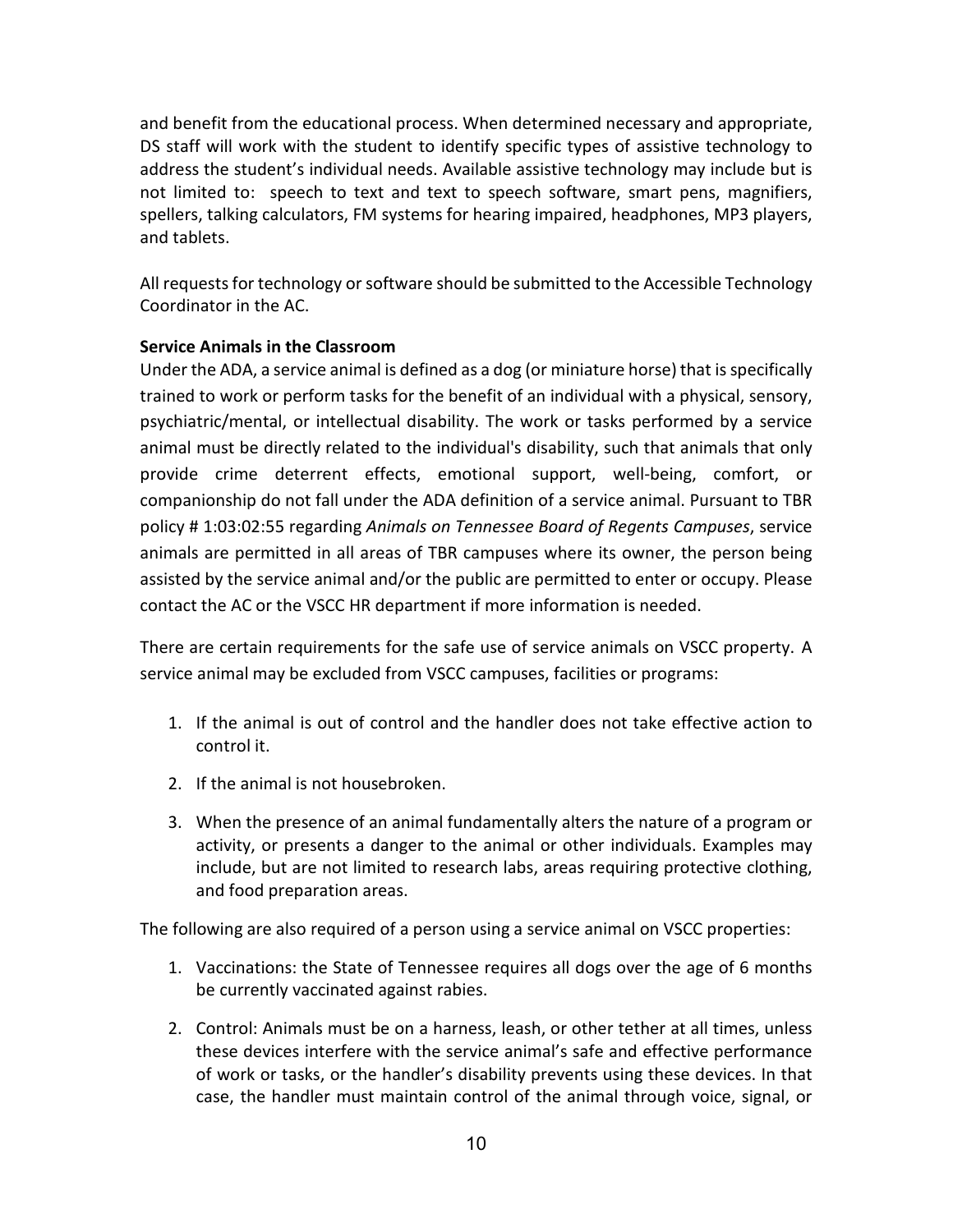other effective controls. The handler of an animal must be in full control of the animal at all times.

- 3. Animal care and cleanup: The handler of an animal is responsible for prompt clean-up of all animal waste. Handlers should always carry equipment and bags sufficient to clean up the animal's feces, and are required to properly dispose of the feces. Handlers who are not physically able to pick up and dispose of the feces are responsible for making all necessary arrangements for assistance. VSCC is not responsible for these services. The care and supervision of an animal is solely the responsibility of the handler, including grooming, nutrition (food and water), and veterinary care. Regular bathing or cleaning of the animal is expected to avoid significant odors or shedding and to avoid health problems. Failure to exercise proper care for the animal may result in the exclusion of the animal from campus.
- 4. Health: Any animal with signs of illness, including but not limited to a known zoonotic disease (a disease of animals, such as rabies or psittacosis, that can be transmitted to humans), diarrhea, vomiting, fever or open sores should not be on campus until deemed non-infectious/contagious by the written statement of a licensed veterinarian.
- 5. Damage: Handlers of service animals are solely responsible for any damage to persons or property caused by their animals.

# <span id="page-10-0"></span>**Absences**

VSCC has an attendance policy and students are expected to attend all classes and keep faculty members informed regarding absences from class. However, the U.S. Office of Civil Rights has determined that under certain circumstances regarding students with disabilities, it is appropriate to modify course attendance policies as an accommodation for a disability if the essential components of the course are not compromised. Disabilityspecific absences, as an accommodation, is a modification of attendance policies; it is not a waiver of those policies. Generally, this simply mean a faculty member may not penalize a student or lower the student's coursework grade based on attendance alone when the absences are due to an exacerbation of the symptoms of a disability.

This accommodation is only activated if a disability-related situation develops during the semester that impacts attendance in class, may only be used for disability/medical/health reasons on file in the Access Center, and may not be used for seasonal colds and flu, or non-disability related reasons. This accommodation is not designed to support a substantial number of missed classes, lengthy assignment extensions or lengthy delays in taking an exam for reasons beyond unpredictable, brief, periodic flare-ups of disability symptoms. It's also understood that it may not be possible to make up some types of assignments and participation points for some classes.

If it is determined this accommodation will fundamentally alter an essential component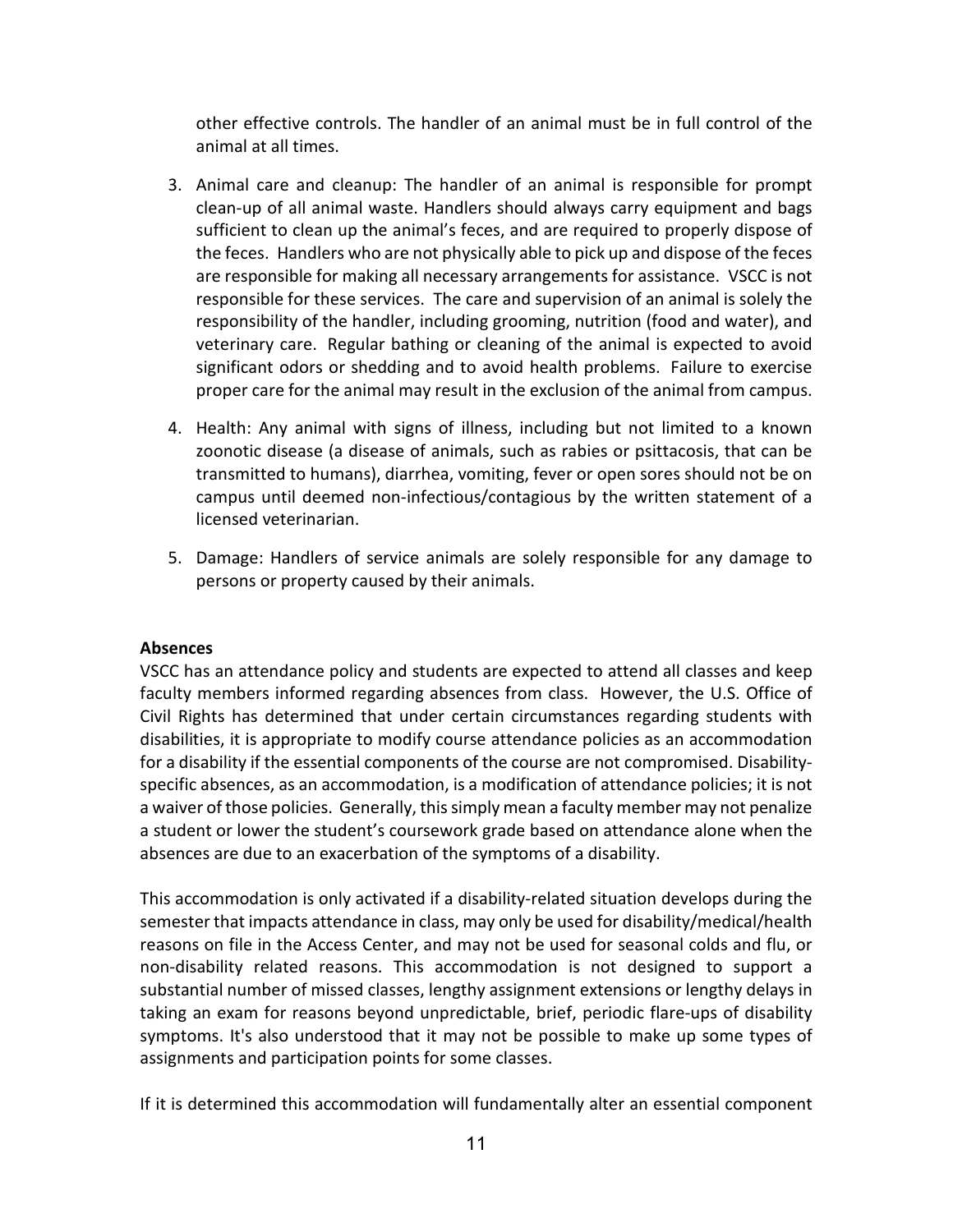of a class or if absences become frequent, this accommodation may not be possible and other available accommodations will be considered.

# <span id="page-11-0"></span>**Course Substitutions and Waivers**

In certain situations and when warranted by a student's specific functional limitations, it may be appropriate to submit a request for a substitution or waiver of some required courses. However, substitutions and waivers will not be considered for any classes that are considered **essential**. For example, core requirements for a degree or courses that are a pre-requisite for a core requirement are unable to be waived. A student must have current, appropriate documentation of a disability that states the student cannot complete the course work as a direct result of the functional limitation of the disability. Students who are requesting a course substitution or waiver should use the following procedures:

- 1. With the assistance of the Access Center, complete the Substitution/Waiver Form and provide appropriate documentation of the disability.
- 2. Submit the completed form to your advisor, the appropriate department head/academic Dean, and the Vice President of Academic Affairs for consideration of approval.
- 3. Submit an appeal to the President of the College for a final decision, if indicated.

# <span id="page-11-1"></span>**COMMUNICATIONS AND INFORMATION DISTRIBUTION**

The Access Center takes appropriate measures regarding individual needs in providing information to persons with sensory impairments. Such information may be provided using readers, qualified interpreters, alternative format materials, and assistive technologies. Information concerning the College, such as publications, brochures, and handouts, will be made available in alternate formats upon request and with advance notice by a person with a qualifying disability.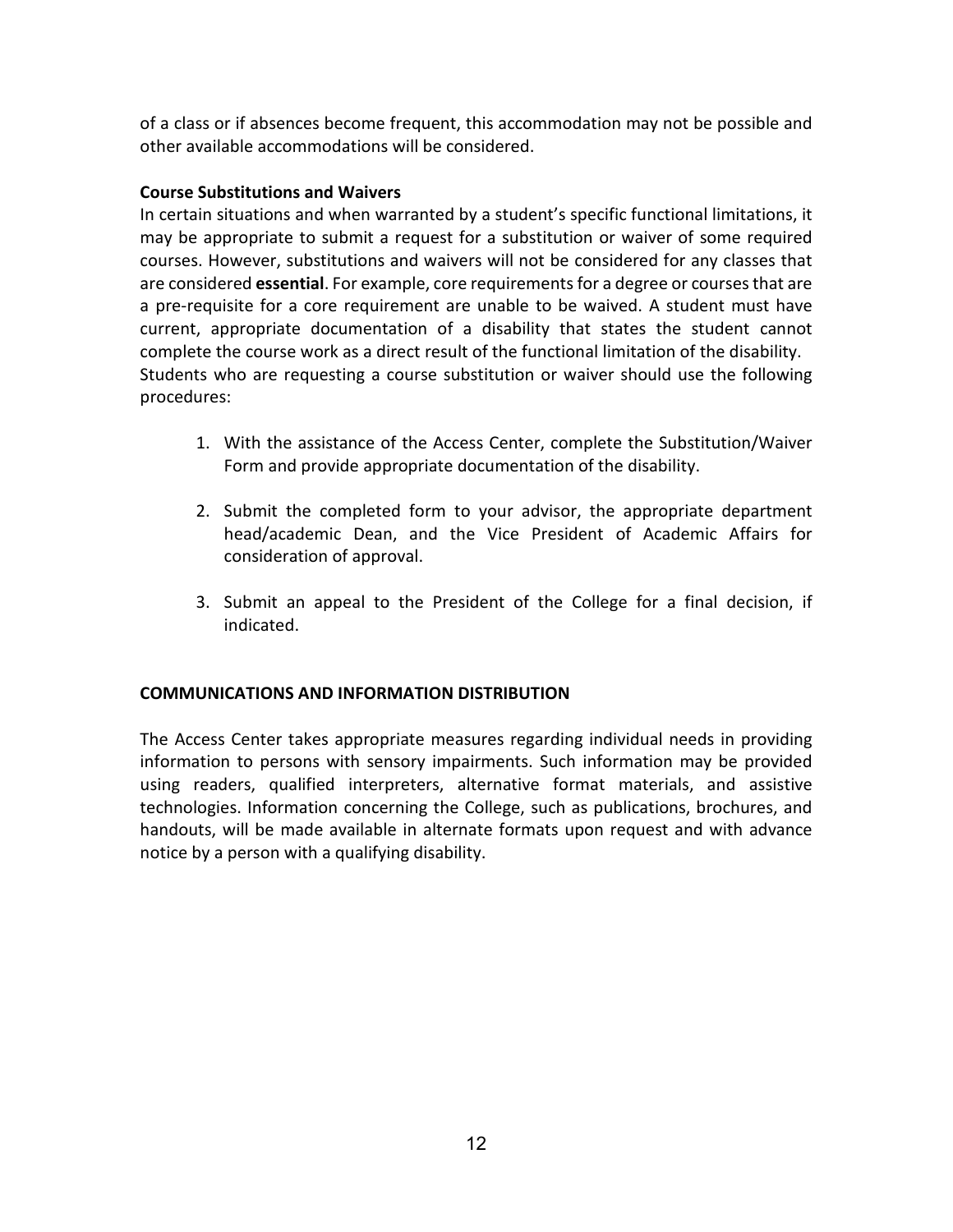# <span id="page-12-0"></span>**PHYSICAL FACILITIES**

Campus buildings, pathways, parking and other physical facilities at all VSCC locations must be accessible to the extent that no individual with a disability is denied access. Suitable methods to achieve accessibility to classrooms, labs, lectures or other events may include relocation to a more accessible location. Students are responsible for making physical access needs known, with reasonable advance notice to allow time for relocation. Requests for physical access, or submission of grievances or complaints should be made in writing to the AC manager.

# <span id="page-12-1"></span>**SELF-ADVOCACY**

It's the student's responsibility to self-identify to the AC by providing appropriate documentation of disability and discussing needed accommodations. It's also extremely important, as well as expected, that students speak to instructors concerning approved accommodations and classroom needs, and to request assistance from AC staff and others on campus, when warranted.

Once you're registered in the AC, if you decide to receive accommodations in your classes, you must request Faculty Notification Letters be emailed to your instructors. This is your official notification to your the instructors that you're entitled to reasonable accommodations as set out by the ADA/ADAAA. This notification process is completed in your AIM dashboard and must be done each semester. **If you do not provide this notification to your instructors, they will not know you're an individual with a disability who requires classroom accommodations.**

# <span id="page-12-2"></span>**EMERGENCIES**

Call campus police to report all emergencies, both medical emergencies and situations such as a crimes in progress, suspicious persons, or irate individuals. Please remember:

- 1. Remain calm.
- 2. Speak clearly.
- 3. Provide an exact location of the emergency.
- 4. Listen to ALL questions.
- 5. Answer ALL questions.

The individual speaking with you may ask many questions concerning the emergency. Your answers should be brief and responsive. Remain calm and speak clearly. You may be asked to stay on the line while the emergency units are responding to ask additional questions or to obtain on-going information. Be prepared to describe the persons or vehicles involved. Please use the following phone numbers: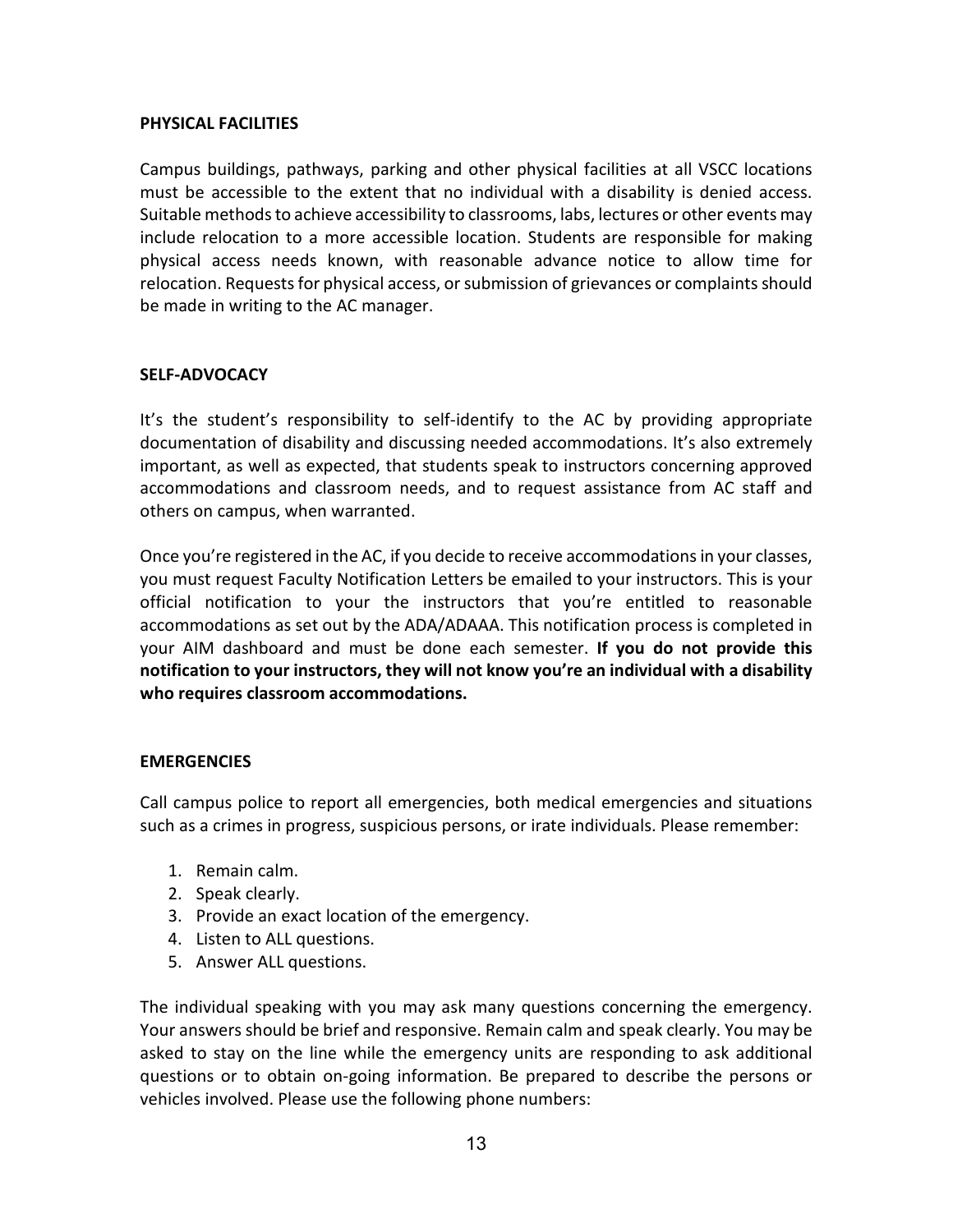- **Gallatin Campus: 615.230.3595** officers are on duty 24 hours a day, seven days a week.
- **Highland Crest Campus: 615.433.7041** officers are on duty during normal operating hours.
- **Livingston Campus: 931.823.5216** officers are on duty during normal operating hours.
- **Cookeville Higher Education Campus (CHEC): 931.520.4616** officers are on duty during normal operating hours.

Direct calls to 911 are answered by the agency with jurisdiction of that area.

# <span id="page-13-0"></span>**TOTAL AND PERMANENT DISABILITY (TPD) FEE WAIVER**

Students who live in Tennessee and are totally and permanently disabled (TPD) may apply for a TPD Fee Waiver. Students must:

- 1. Apply for admission to the college and meet eligibility guidelines as outlined by the Department of Admissions.
- 2. Not be working at an occupation that brings an income.
- 3. Not have an open file with Vocational Rehabilitation (VRS).
- 4. Submit proof of a total and permanent disability to the Access Center.
- 5. Not register for classes prior to 4 weeks before the start of the semester nor have permits for classes prior to 4 weeks before the start of the semester.

A service fee of \$70 per semester is the responsibility of the student. Additional course fees may apply and are also the responsibility of the student. These fees may include: textbooks, incluEd fees, online course fees, science fees, music fees, radiology fees, veterinary technology fees, material fees, uniforms/special clothing, equipment, and other fees. For audit courses, no fee is required. Please see the current catalog for additional information.

# <span id="page-13-1"></span>**COMMUNITY RESOURCES**

# <span id="page-13-2"></span>**The Division of Rehabilitation Services (Vocational Rehabilitation/VRS)**

VRS is a federal and state funded agency which provides services to retrain or re-educate people with disabilities to assist them in becoming more employable. This community resource agency provides diagnostic tests which determine the extent and nature of the disability, as well as job placement, counseling, and guidance services. Please apply for services at your local (county) VRS office. Area Vocational Rehabilitation Offices: